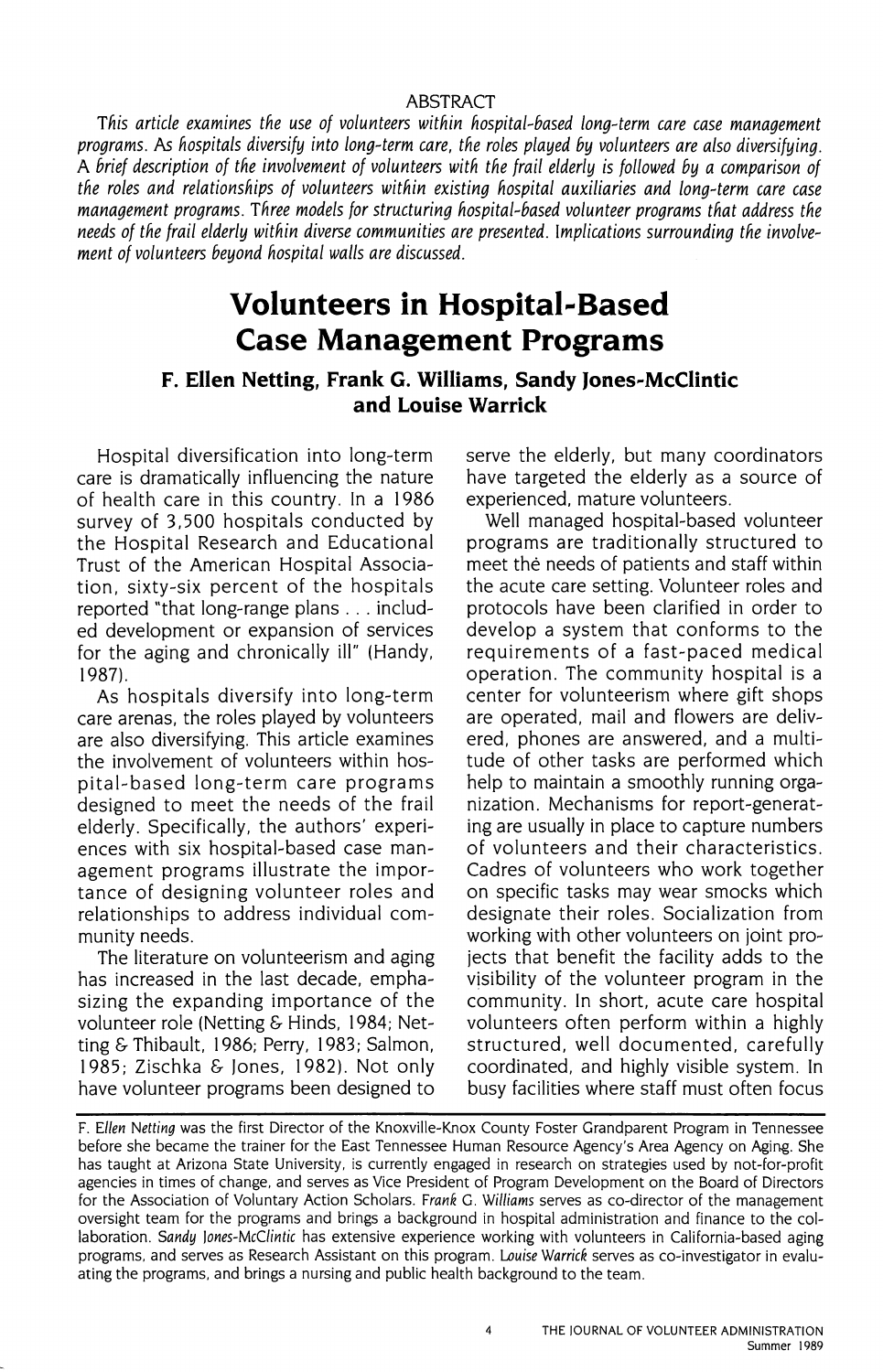on the medical needs of patients, the volunteer can communicate caring and concern and provide a human touch as families await life or death decisions.

More recently, hospitals have begun to develop other kinds of innovative volunteer services that benefit their patients, such as advocacy and entitlement information (Bach, 1988; Ruiz-Salomon, Tuzman & Wolbrom, 1987). Volunteers also help by assisting with fundraising activities and by contributing financial resources for special building and/or equipment funds. Hospitals in large retirement communities may even attract so many older persons that volunteer waiting lists develop!

One of the major areas in long-term care in which hospitals are beginning to diversify is case management. Case management is a service provided most commonly to persons who are living in their own homes, but who are at risk of hospitalization or nursing home placement. Case managers are trained in screening, assessment of need, care and resource planning, and periodic reassessment of individual functioning. As many of the clients appropriate for this service are going from acute care to their own homes, case management appears to be a logical area for hospital diversification.

THE FLINN CASE MANAGEMENT PRO-**GRAM** 

In late 1985, the Flinn Foundation of Arizona began funding hospitals to develop case management programs for the frail elderly. By Spring 1987, six not-forprofit hospitals in Arizona and New Mexico each had received three-year grants designed to facilitate the development of a long-term care case management program in their communities.

The hospitals' involvement in long-term care varied, and communities varied in terms of the resources available for addressing care planning. It soon became clear, however, that volunteer networks were being developed and expanded in varying ways to provide the informal supports so often missing in the more formalized service delivery system.

The hospital-based programs funded by the Flinn Foundation primarily use volunteers as adjuncts to professionally trained case managers. Aside from this, however, the programs are unique, ranging from the minimal use of volunteers to using multiple volunteers in numerous roles. Essentially, three structural models of volunteer program development have evolved from the experiences of the six sites.

#### *Model* I: *Autonomous Volunteer Program*

The autonomous volunteer program characterizes three of the six hospitals. These case management programs have their own volunteer coordinators.

Hospital A is located in a rural county, and volunteerism has been an integral part of the case management program since its inception. An all-volunteer advisory council was formed prior to the program's being funded and has been extremely active in program development. Currently there are 19 volunteers with multiple roles and accompanying job descriptions, including case management assistance, ombudsperson advocacy, and clerical assistance. There are also plans to recruit volunteers to work with a therapeutic diet service being developed by case management staff.

Following nine hours of initial training, case management volunteers make weekly visits to assigned clients where they assist with small needs, run errands, and provide friendly visiting. Monthly meetings provide opportunities for case presentations, problem solving, and informal sharing and support. There are plans to carefully screen and select exceptional case management volunteers who will actually assist professional staff in conducting reassessment interviews with stabilized clients. Recognition has consisted of an annual awards dinner and special holiday gifts for each volunteer.

Hospital B has a paid half-time volunteer coordinator responsible for all aspects of volunteer program development. Currently she has 31 active volunteers and has completed three full 25-hour training sessions. A training manual. multiple forms and orientation materials have been developed. The coordinator provides numerous personalized touches to the program, including frequent individual evaluations on each volunteer, as well as opportunities for each volunteer to evalu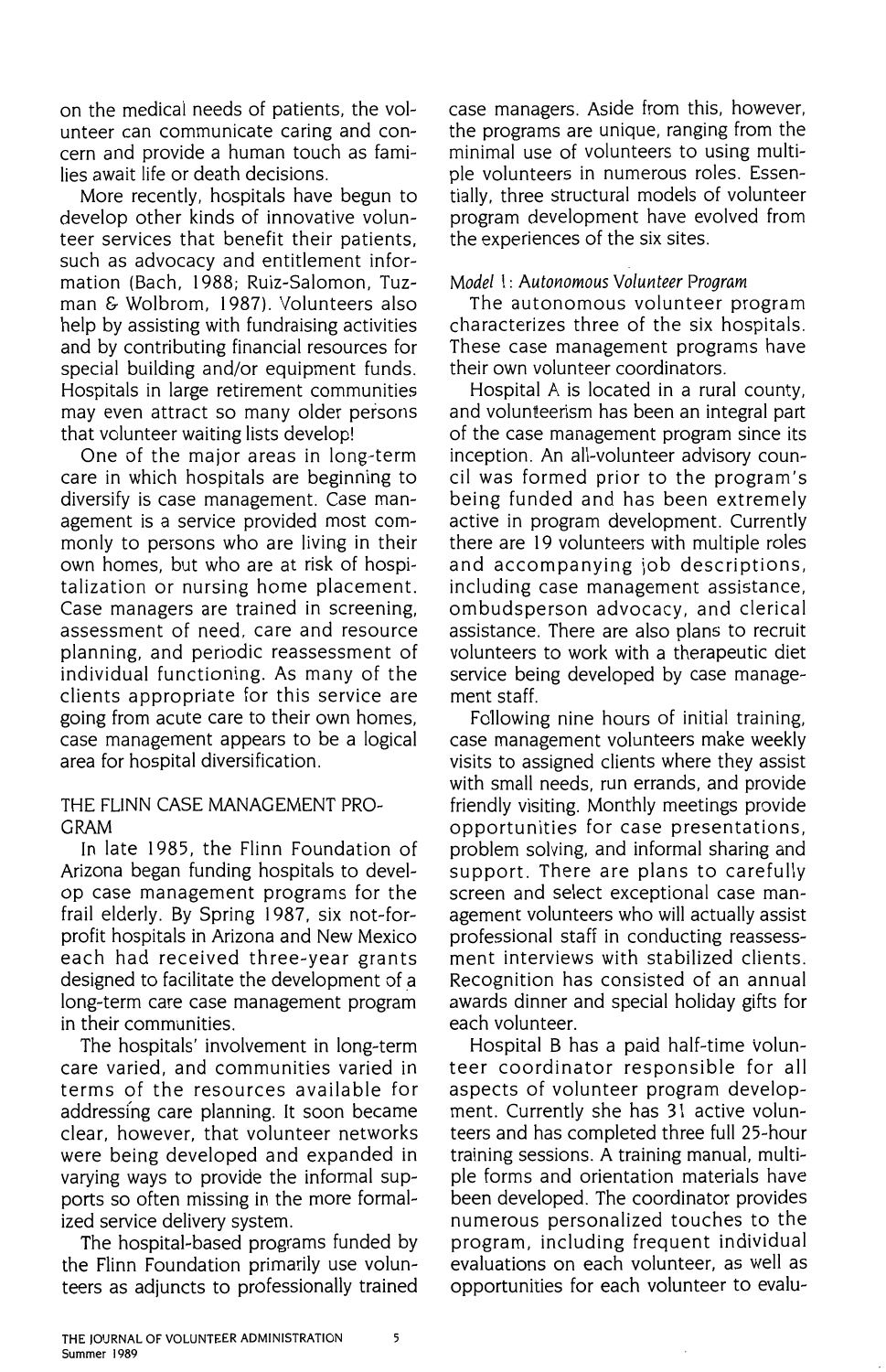ate the case management program. She also keeps in touch by telephone and facilitates monthly meetings which include speakers and opportunities to socialize. These meetings are important because the work of the volunteers can be isolating and emotionally draining.

Typical activities performed by these volunteers include transporting clients to doctors. running errands with the client. socialization for the client, information and referral, light housekeeping, light meal preparation, taking clients to church, and providing respite for family members. One volunteer went to the library and got talking books for a blind client to enjoy while the volunteer was on vacation.

Hospital A has a volunteer who coordinates, whereas Hospital B employs a parttime paid staff person who coordinates volunteers. Both programs do their own recruiting and are independent from their hospitals' larger volunteer programs. Case management eoordinators indicate that this is because traditional hospital volunteers are not comfortable with leaving the hospital setting and going into the client's home.

Hospital C, although its volunteer program is in the initial stage, appears to be moving toward an autonomous volunteer program separate from the hospital auxiliary. This hospital has recently been accepted as a project of the local Junior League which will assist in setting up an ongoing committee on aging, and assist in the development of a volunteer program by recruiting and providing volunteer recognition. Once volunteers are trained, they will be assigned to a case manager who will provide on-the-job training and match them with appropriate clients. This program currently has two volunteers, both of whom assist with clerical work within the office. One of these has also been providing limited Medicare counseling for clients.

Interestingly, this autonomous model is consistent with these three case management programs' structural and organizational relationships within the larger hospital system. In each case, the case management program is located in a building which is separate from its respective hospital and tends to function fairly autonomously from other hospital departments.

## *Model* 2: *Tlie Interface Model*

The interface model is characterized by a desire to involve community volunteer resources without hiring a volunteer coordinator or working directly with volunteers. Hospital D is the best example of this scenario.

Hospital D's case management staff has considered the use of volunteers. but has not been able to integrate them into their program for a number of reasons including a lack of coordination with the hospital's existing volunteer program and uncertainty over the program's future. Case managers do refer to volunteer-based programs within their local community for informal service provision. This has worked fairly well because there is a church-related volunteer program that provides light housekeeping, friendly visiting, companionship, and shopping services. Located in a community that has volunteer programs in place, case managers are familiar with resources that can link volunteers with clients. Given the structure of this case management program within the hospital, and the lack of coordination that has occurred between the hospital's auxiliary and the case management component, a dependence on the community for volunteer resources has been necessary. In a community that has resources available, this has resulted in care planning that at least partially meets client needs without the problems of directly coordinating volunteers.

Hospital E would probably lean toward this model, but unfortunately the neighborhood in which this hospital is located does not have the volunteer resources available to Hospital D. Hospital Eis located in a high crime-rate area of a large city, making volunteer recruitment difficult. Volunteers are fearful of visiting frail older persons in this low socio-economic part of the city. Recruitment problems plague the larger hospital volunteer program as well as the case management volunteer program. A potential source of volunteers is a nearby apartment building for the elderly, but these older residents feel particularly vulnerable in their environment and many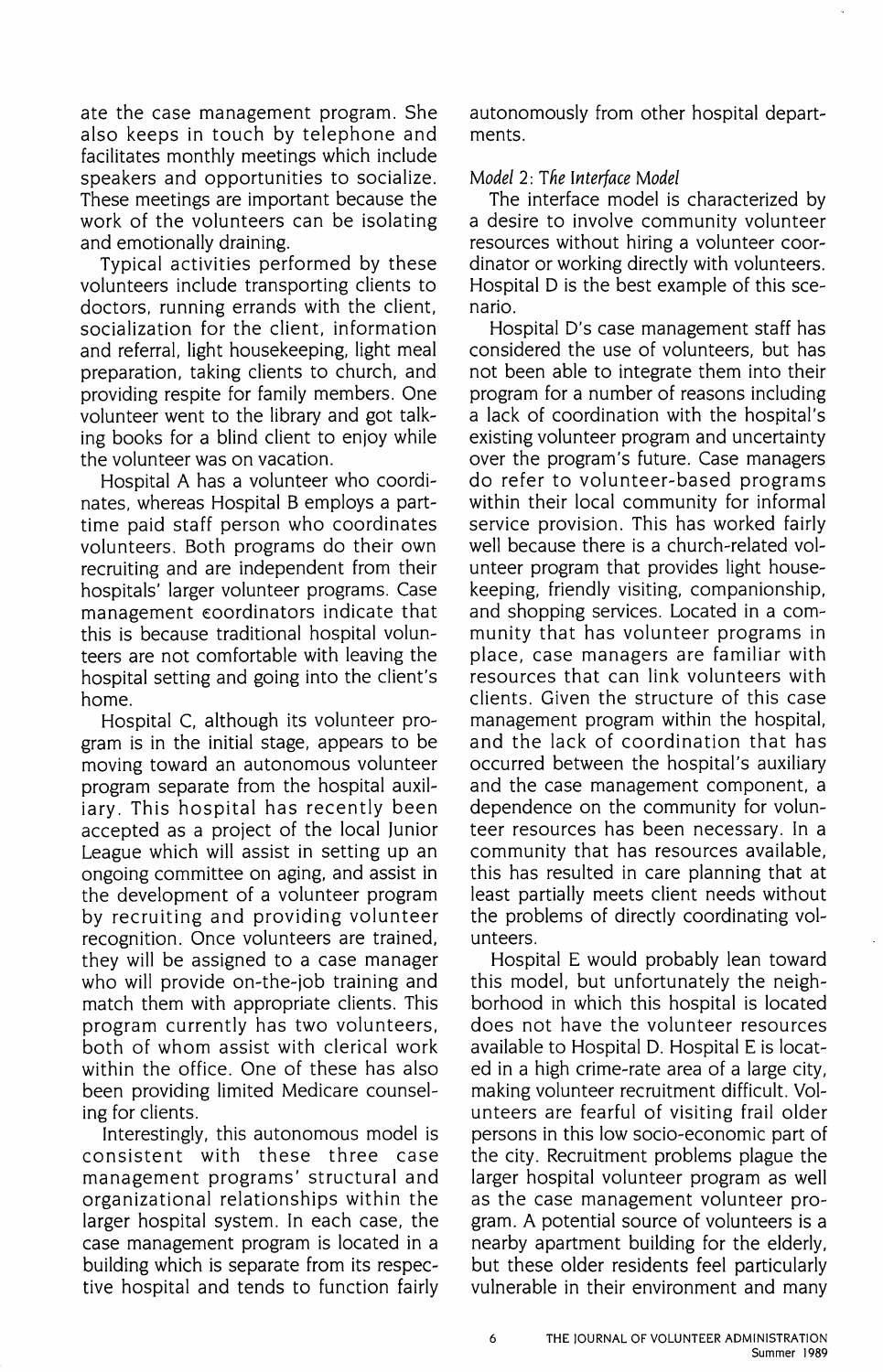also lack transportation. Therefore, Hospital E has not found a viable manner in which to provide volunteer linkages through a formalized volunteer program. Case managers in this hospital often rely upon the most informal of volunteer resources, linking clients with neighbors and churches on a one-to-one basis whenever there is an opportunity.

### *Model* 3: *Hospital Integration Model*

Hospital F exemplifies Model 3 which integrates the hospital's auxiliary program with the case management program. Case management staff actively work with the hospital volunteer coordinator in recruiting and placing volunteers. Although some volunteers come directly from the community, there is a sense of volunteers being a part of the hospital system. This is obvious to anyone entering the office since volunteers wear the traditional hospital smock identifying them as part of the hospital volunteer program.

Structurally, this model may be a logical outgrowth of a case management program that is integrated into the hospital system. Therefore, the hospital integration model may be more a reflection of the way in which the entire case management program has been developed rather than just how the volunteer component has been established.

Hospital F's case management program draws from a variety of volunteer sources, including university student interns. Students serve as case aides, a retired nurse volunteer from the community conducts home visits as needed, and another volunteer serves as a respite worker. Volunteer coordination for ongoing case aides will be one of the responsibilities of a new clinical supervisor. Recognition activities are coordinated through the hospital's volunteer service and include such benefits as meal and prescription discounts, special parking, and insurance coverage.

# IMPLICATIONS

These three models illustrate how diverse hospital-based case management programs can be in terms of one component: volunteer involvement and coordination. Volunteer programs reflect the uniqueness of each case management program, reminding staff to consider the entire program before designing volunteer roles and relationships.

As these hospitals have moved into long-term care arenas, there are special considerations that have accompanied the diversification of volunteer roles. First. volunteers are often asked to perform their tasks in the homes of older persons. This raises issues surrounding personal liability when a volunteer works beyond the hospital walls. Volunteer coordinators must investigate insurance coverage so that appropriate cautions are taken to protect the volunteers and the program.

Hospital A, for example, has developed a written policy regarding liability. The health care corporation carries a general and professional liability insurance coverage for acts volunteers do under the direction of any of their programs. These acts have to be within the training and educational qualifications of the volunteers. The volunteer's professional health and auto policy provides main coverage first, and then the corporation's plan is used as a secondary or supplemental coverage. In other words, the corporation's plan is designed to underwrite anything not covered by a volunteer's existing insurance.

Second, volunteers who primarily work with individual clients in their homes will not have the opportunity to work with other volunteers. Assuming that many persons may be motivated to volunteer because they desire the chance to socialize with peers, these persons may not be likely candidates for roles that take them into the home environment. This requires the volunteer coordinator to develop innovative ways in which volunteers who wish it have the opportunity for peer support, ongoing training, and group interaction. Two of the hospital programs discussed above are very deliberate in designing training that provides an opportunity to share experiences and to problem-solve with other volunteers as well as with case managers.

Third, orienting volunteers to work in acute care hospitals is very different from orienting them to perform in long-term care settings. Not only do the volunteers have to understand the full continuum of care, from hospital to community-based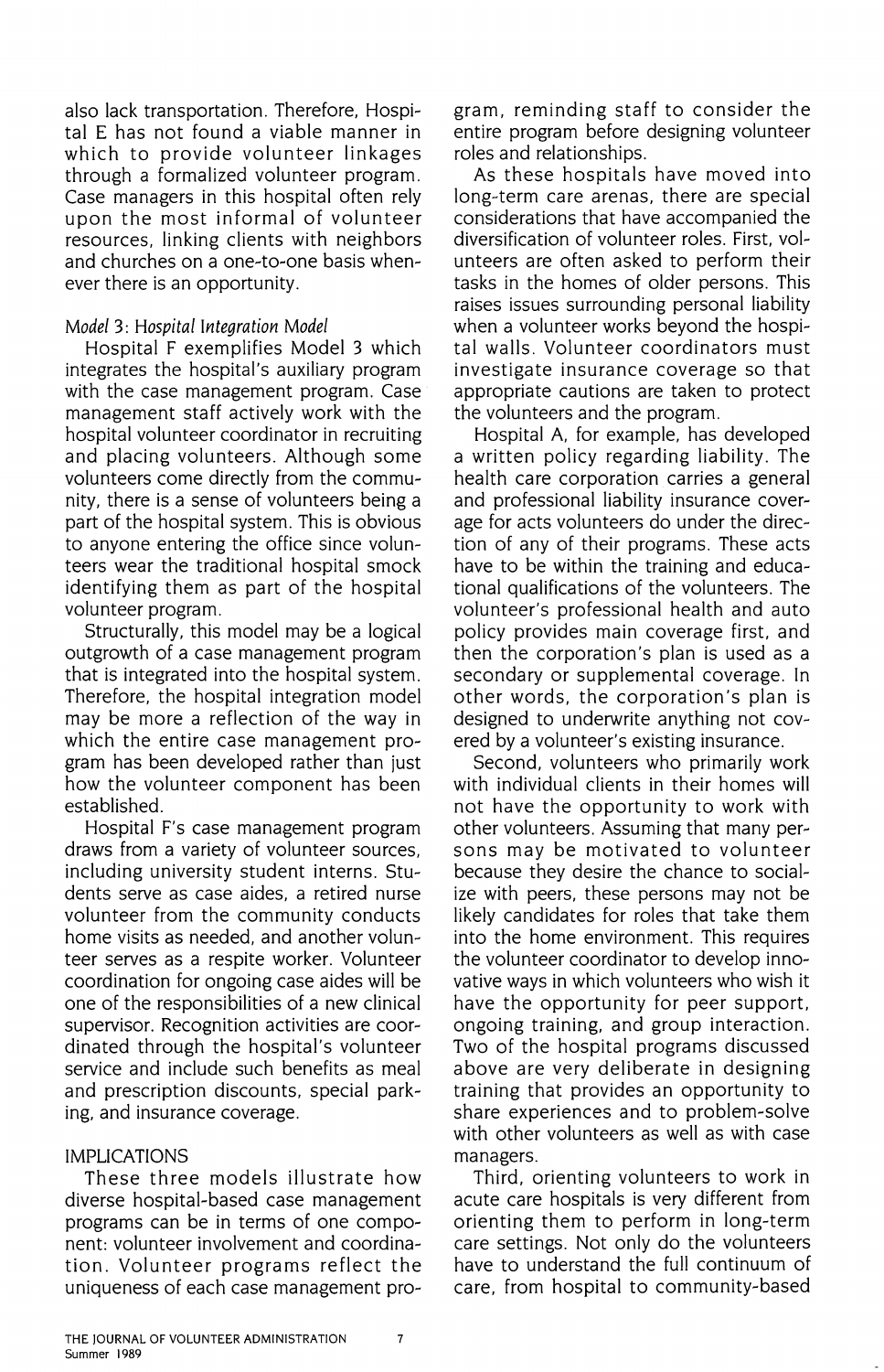in-home services, but they have to know how to function with less direct supervision. Case managers may assign and introduce volunteers to specific clients, and careful instructions may be given, but often volunteers are alone with clients for extended periods of time and must depend on their own judgment if a problem arises. This differs significantly from a hospital setting where there is someone in the next room. to call in the event of an emergency.

In addition, adequate orientation requires that volunteers understand the concept of case management. One reason given for Hospital C's reluctance to jump into a volunteer program has been the director's insistence that one has to struggle with program identity before bringing in a corps of volunteers to work with staff. This kind of self-awareness takes time. However, a well-conceptualized program can excite and attract volunteers just as a poorly conceptualized program can turn people away.

Fourth, ongoing (both on-the-job and inservice) training is essential. This requires a large commitment from staff in that case managers must be willing to spend time with volunteers. Coordinators may monitor and follow-up with volunteers, but it is the case manager who must be certain that the care plan is adequately addressed by the volunteer. One volunteer coordinator indicated that it had taken approximately six months to reduce resistance from case managers regarding the involvement of volunteers. This initial resistance can easily occur when professional staff are not used to working with volunteers, have had unpleasant experiences, or are threatened. If staff resistance can be overcome, the involvement of case managers in ongoing training is very helpful. Volunteers need a chance to debrief with professionals who know the older persons the volunteers are serving.

Fifth, retention of volunteers is difficult in many programs that deal with very disabled persons. These hospitals target the frailest of the frail. Often staff experience burnout and case manager turnover is high. It would be unrealistic to believe that volunteers would not burn out as well. Appropriate mechanisms need to be in

place to nurture volunteers (i.e., support groups, ready access to the volunteer coordinator, opportunities to change assignments, etc.) so that they are not lost. and it will also be necessary to provide ongoing recruitment and training of new volunteers.

Sixth, the volunteer management model chosen by a specific hospital-based case management program will vary, often based on the structure of the program itself. Designing volunteer programs that address the needs of older clients may vary by hospital. by program staff, and by the community in which the hospital is located. If the community has volunteer resources in place, case managers may find that this serves their care planning purposes well. On the other hand, if resources are limited, coordination with an in-house volunteer program already in place may work to the program's advantage. Even if an autonomous model is developed, it would be wise to work closely with the hospital program so that recognition opportunities can be shared. Possibly, recognition events can be jointly sponsored. Volunteer programs in which in-house volunteers actually follow older persons back into the community can be designed. The sense of continuity provided by volunteers who work with older persons as they leave the hospital could be invaluable to case managers who never have enough time to do all they want to do for clients.

On the other hand, care must be taken not to conflict with other volunteer programs in the hospital. As hospitals diversify, recruiting case manager volunteers may be difficult as home health, guardian, and hospice programs compete for qualified persons. Conceivably, as hospitals diversify, volunteer coordinators in numerous programs could be recruiting volunteers. Cooperation is necessary so that volunteers are not confused by multiple and overlapping roles. If designed appropriately, referrals of volunteers interested in different aspects of acute and long-term care could result in a pool of volunteers targeted to the program of their choice.

Volunteer programs take time, energy and resources. The potential for hospital diversification and the resulting continuum